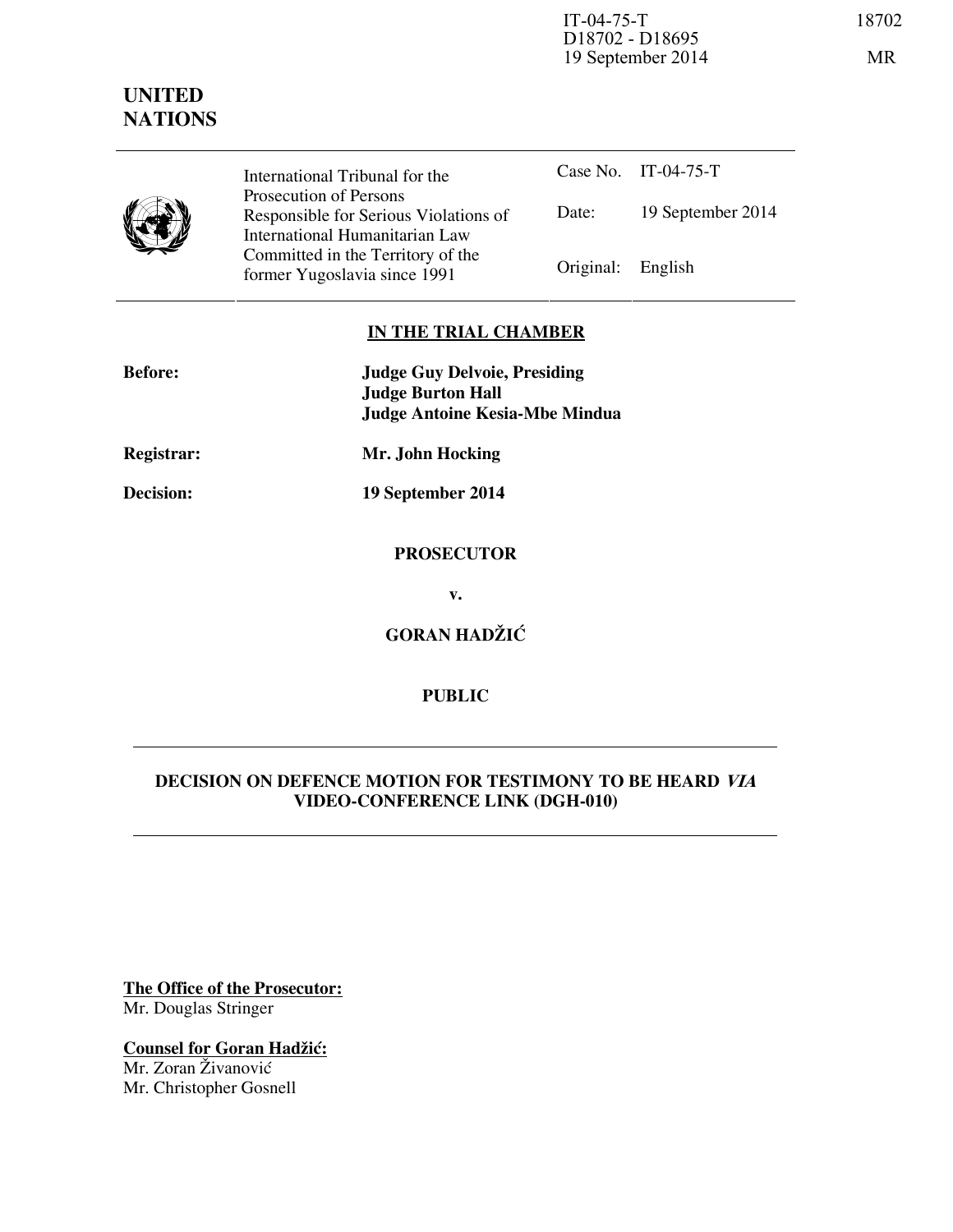1. **THIS TRIAL CHAMBER** of the International Tribunal for the Prosecution of Persons Responsible for Serious Violations of International Humanitarian Law Committed in the Territory of the former Yugoslavia since 1991 ("Tribunal") is seised of the "Defence Motion for Testimony of David Česi} [*sic*] (DGH-010) to be Heard via Video-Link or, in the Alternative, Motion for Safe Conduct" filed with an annex on 7 August 2014 ("Motion"). On 20 August 2014, the Prosecution filed the "Prosecution Response to Defence Motion for Testimony of David Češić (DGH-010) to be Heard via Video-Link or, in the Alternative, Motion for Safe Conduct" ("Response"). On 26 August 2014, the Defence filed its confidential "Consolidated Reply Regarding Motion for Testimony of DGH-065 to be Heard by Video-Link and for Testimony of David Česić [*sic*] (DGH-010) to be Heard by Video-Link or for Safe Conduct Order" ("Reply"). On 11 September 2014, the Defence filed the "Withdrawal of Alternative Relief Requested in Respect of David ^esi} [*sic*] (DGH-010)" in which it withdrew its request for a safe conduct order in respect of this witness.

#### **A. Submissions**

2. In the Motion, the Defence requests that the testimony of DGH-010 be conducted *via* video-conference link since DGH-010 is unwilling to travel to The Hague to testify because he has never travelled by airplane and has a fear of flying.<sup>1</sup> The Defence asserts that a witness's fear of flying has previously qualified as a good reason for unwillingness to travel to The Hague to testify.<sup>2</sup> The Defence submits that DGH-010 is also concerned that sealed indictments against him in Croatia, due to his previous employment with the SBWS and RSK governments, may be executed against him in transit.<sup>3</sup> DGH-010 considers that an order of safe conduct will not protect him from arrest because he has heard that Dragomir Pećanac, a defence witness in another case, was arrested in The Hague after an order of safe conduct had been issued.<sup>4</sup> The Defence further asserts that the testimony of DGH-010—which relates to, *inter alia*, the arrest of Goran Hadžić and Borivoje Savić; the attack on Borovo Selo and its aftermath; hostilities in Dalj; security at the government building in Erdut; named members of the alleged JCE; and the "Serbian National Security"—is sufficiently important to make it unfair to proceed without it.<sup>5</sup> Finally, the Defence asserts that the use of video-conference link will not violate the right of the parties to confront the witness directly.<sup>6</sup>

<sup>1</sup> Motion, paras 1, 8, 14; Annex.

<sup>&</sup>lt;sup>2</sup> Motion, para. 8 *citing Prosecutor v. Popović et al.*, Case No. IT-05-88-T, Decision on Popović's Motion Requesting Video-Conference Link Testimony of Two Witnesses, 28 May 2008 ("*Popović* Decision"), para. 11.

<sup>&</sup>lt;sup>3</sup> Motion, para. 9.

<sup>4</sup> Motion, para. 9, fn. 10.

<sup>&</sup>lt;sup>5</sup> Motion, para. 11.

<sup>&</sup>lt;sup>6</sup> Motion, para. 12.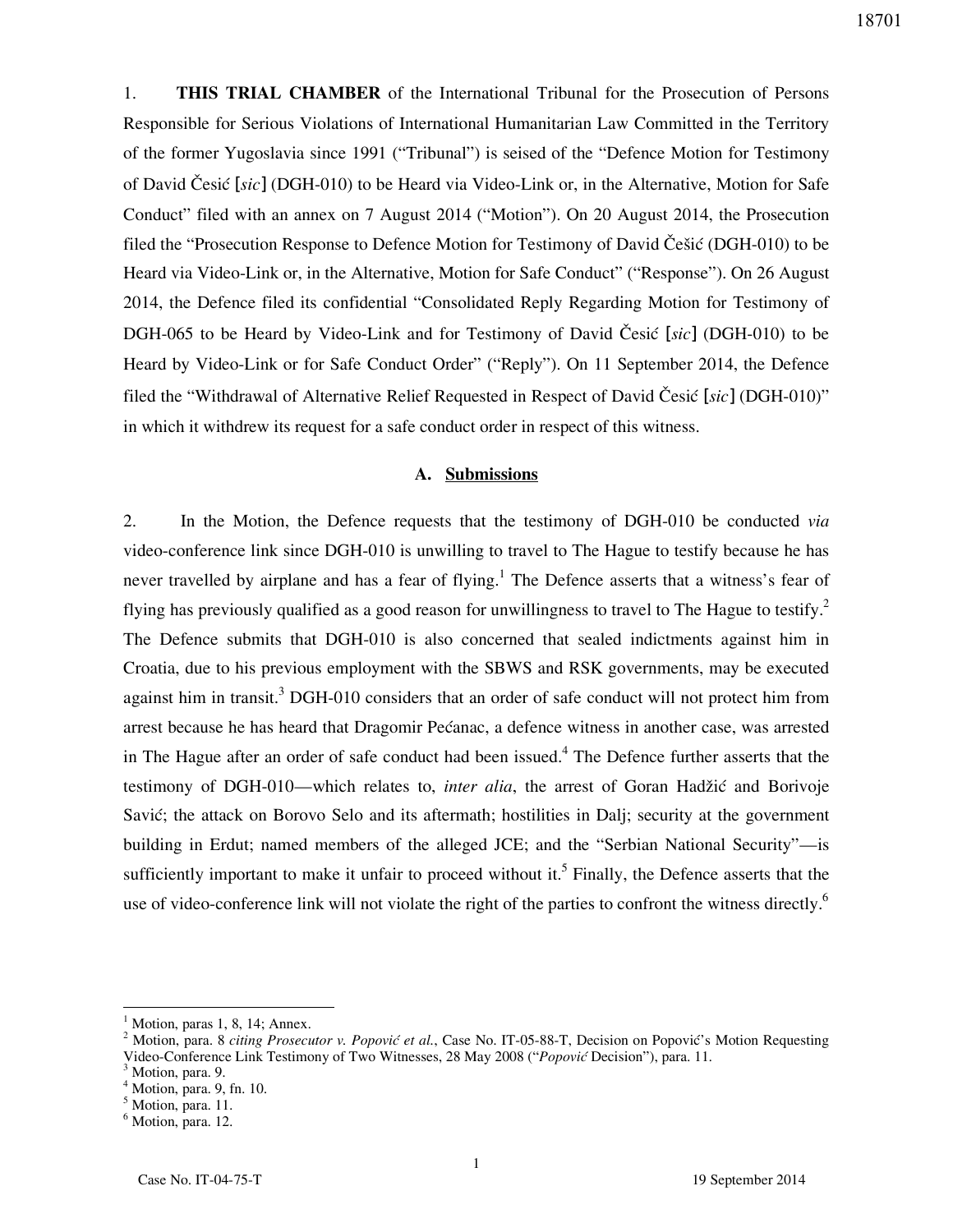3. In the Response, the Prosecution opposes the Defence's request that DGH-010 be permitted to testify *via* video-conference link.<sup>7</sup> The Prosecution submits that there is no indication in the Motion that the witness is physically unable to come to The Hague due to health concerns, and that instead, it is submitted that he is unwilling to come to the Tribunal because he fears flying and fears being arrested.<sup>8</sup> The Prosecution submits that the Defence has failed to submit medical documentation to support its claim that DGH-010 is unwilling to travel by air for good reasons and that previous decisions have required supporting documentation that clearly indicates why the witness is unable or unwilling to travel as a result of its condition.<sup>9</sup> The Prosecution further submits that ground transportation between Serbia and The Hague is an alternative means of travel, which, according to the Prosecution, undermines the stated reason for the witnesses' unwillingness to come to the Tribunal.<sup>10</sup> The Prosecution argues that the Defence departs from the law governing videoconference requests as applied during the present proceedings by arguing that it is not necessary to show that the witness is unable, or has good reason to be unwilling, to come to the Tribunal.<sup>11</sup> In particular, the Prosecution argues that the Defence's cited approach to the law applicable for testimony *via* video-conference link in the *Popović et al.* case is inconsistent with the jurisprudence of the *Hadžić* Trial Chamber thus far.<sup>12</sup>

4. The Prosecution distinguishes the case of Dragomir Pećanac as he refused to come to The Hague despite having been issued a safe conduct order to do so. The Prosecution further argues that Pećanac was arrested pursuant to a contempt indictment which was the result of his refusal to appear as a witness in the *Tolimir* case.<sup>13</sup>

5. In the Reply, the Defence seeks leave to file the Reply and submits that the videoconference link decisions of other Trial Chambers, although not binding, have persuasive value and "may even be probative of a 'settled jurisprudence"<sup>14</sup> The Defence cites a number of decisions from other Trial Chambers, whereby, in its view, an inability to travel to the Tribunal is not a condition for granting testimony *via* video-conference link.<sup>15</sup> The Defence further submits that the *Popović* Decision is not factually dissimilar from the Motion as it refers to "nervousness concerning air travel".<sup>16</sup> Further, the Defence submits that the unwillingness of DGH-010 to come to the

 $\overline{a}$ 

 $^{10}$  Response, para. 5.

<sup>12</sup> Response, para. 7. <sup>13</sup> Response, para. 10.

<sup>15</sup> Reply, para. 6.

<sup>7</sup> Response, para. 1.

<sup>8</sup> Response, para. 2.

<sup>9</sup> Response, paras 3-4.

<sup>&</sup>lt;sup>11</sup> Response, para. 6.

<sup>&</sup>lt;sup>14</sup> Reply, paras 1-4.

<sup>&</sup>lt;sup>16</sup> Reply, para. 3.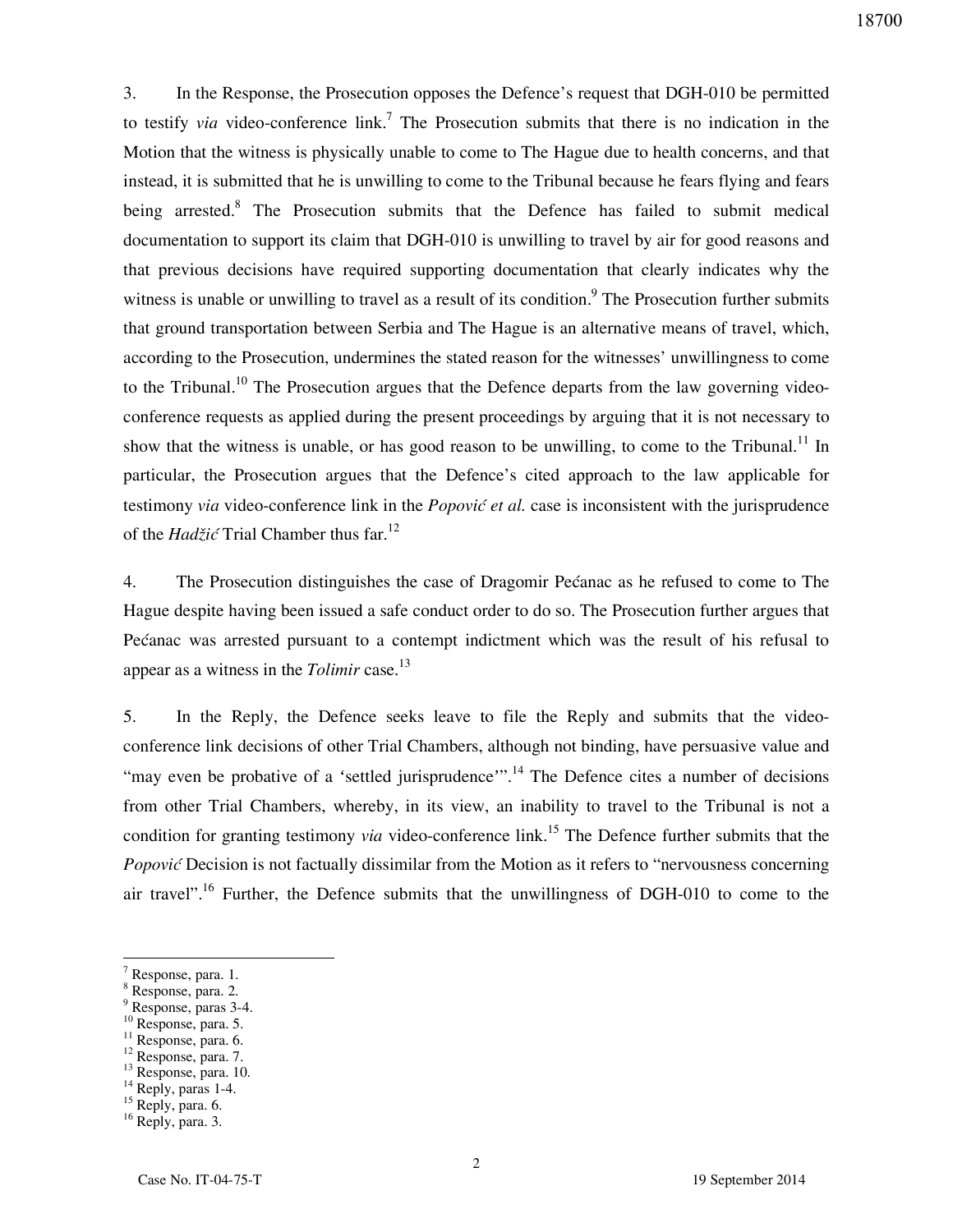Tribunal is sufficiently substantiated and that a subjective fear of flying is not a matter of medical expertise, but something that can be attested to by the witness himself. $17$ 

## **B. Applicable Law**

6. Rule 81 *bis* of the Tribunal's Rules of Procedure and Evidence ("Rules") provides that "[a]t the request of a party or *proprio motu*, a Judge or Chamber may order, if consistent with the interests of justice, that proceedings be conducted by way of video-conference link". A witness may give his or her testimony *via* video-conference link if three criteria are met: (a) the witness must be unable, or have good reasons to be unwilling, to come to the Tribunal; (b) the witness's testimony must be sufficiently important to make it unfair to the requesting party to proceed without it; and (c) the accused must not be prejudiced in the exercise of his or her right to confront the witness.<sup>18</sup> After having considered the above criteria, the Chamber must ultimately determine whether, on the basis of all the relevant considerations, it would be in the interests of justice to grant the request for video-conference  $link.<sup>19</sup>$ 

## **C. Discussion**

7. DGH-010 stated to a Defence investigator that he is unwilling to travel to The Hague to testify as he has never previously travelled by air and fears doing so, but is willing to testify *via* video-conference link from Belgrade.<sup>20</sup>

8. At the outset, the Trial Chamber notes the Defence's reference to certain decisions of the Tribunal's jurisprudence to support its view that an "inability" to come to the Tribunal is not a requirement for granting a video-conference link.<sup>21</sup> It cites decisions from *Popović et al., Delalić et al., Milutinović et al., and Haradinaj et al.* cases where requests for video-conference link were either denied because inability or good reasons for unwillingness to travel were not shown, or granted after having found the existence of good reasons for the witness's unwillingness.<sup>22</sup> The

 $17$  Reply, para. 7.

<sup>&</sup>lt;sup>18</sup> *Prosecutor v. Karadžić*, Case No. IT-95-5/18-T, Decision on Prosecution's Motion for Testimony to be Heard via Video-Conference Link, 17 June 2010 ("*Karadžić* Decision"), para. 5; *Prosecutor v. D. Tadić,* Case No. IT-94-1-T, Decision on the Defence Motions to Summon and Protect Defence Witnesses, and on the Giving of Evidence by Video-Link, 26 June 1996, para. 19. *See also Prosecutor v. Gotovina et al*., Case No. IT-06-90-T, Reasons for Decision on Prosecution's Renewed Motion for Evidence of Witness 82 to be Presented via Video-Conference Link from Zagreb and Reasons for Decision on the Request of the Markač Defence to Conduct Cross-Examination in Zagreb, 26 February 2009, para. 17; *Prosecutor v. J. Stanišić and Simatović*, Case No. IT-03-69-T, Decision on Prosecution Motions to Hear Witnesses by Video-Conference Link, 25 February 2010 ("*Stanišić and Simatović* Decision"), para. 8.

<sup>&</sup>lt;sup>19</sup> Karadžić Decision, para. 6; *Stanišić and Simatović* Decision, para. 8.

 $20$  Annex, paras 1-3.

 $21$  Reply, para. 6.

<sup>&</sup>lt;sup>22</sup> Motion, para. 8; Reply, paras 3, 5-6. In the *Delalić et al.* case, the video-conference link was granted for two witnesses, a husband and a wife, because of the medical condition of one of the witnesses and the medical condition of their son. The Trial Chamber found that "[t]hese critical conditions and circumstances [made] them unwilling to travel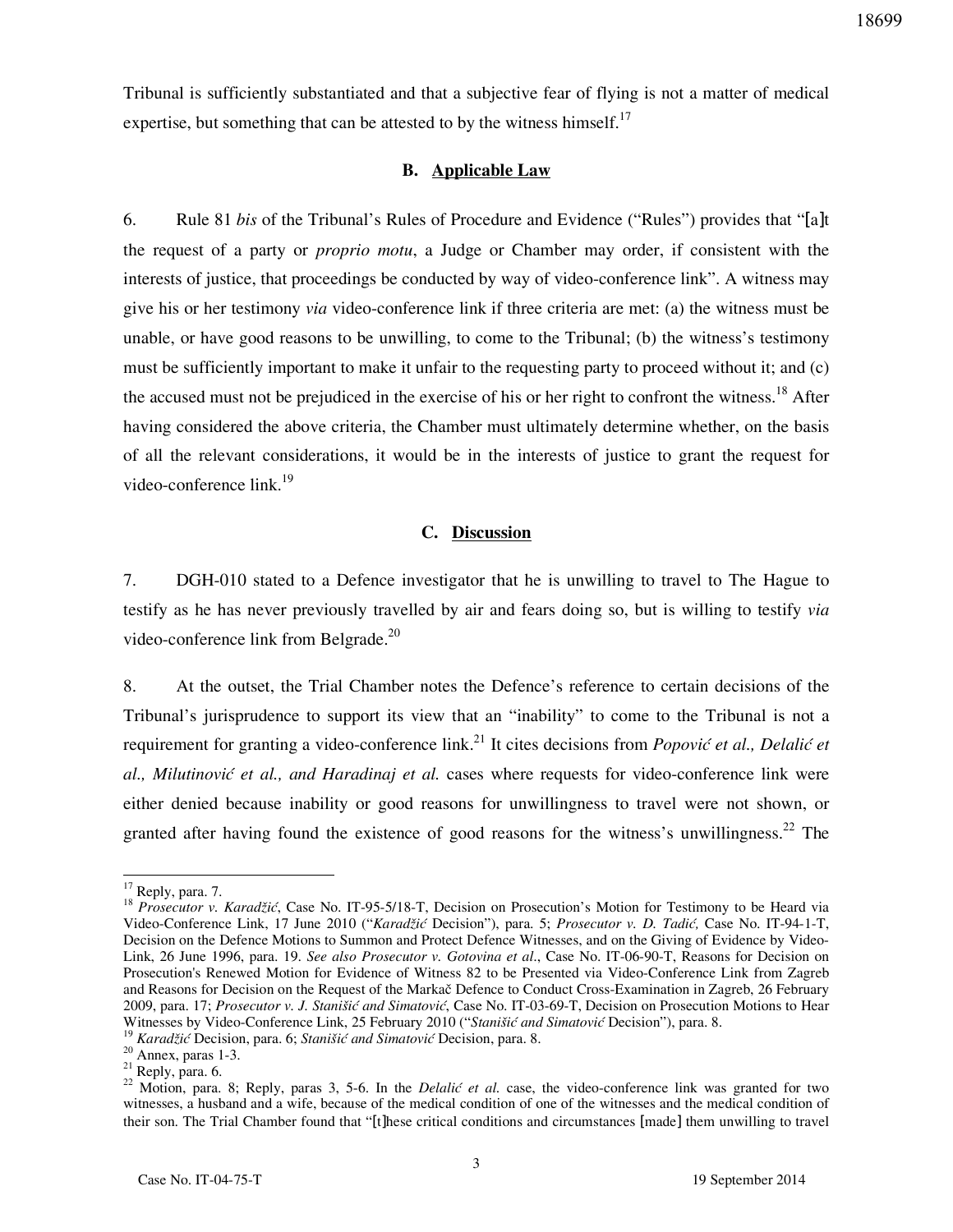Trial Chamber recalls the settled jurisprudence as set out above and applied by the Trial Chamber during these proceedings which requires that the witness must be *either* "unable", *or* have "good reasons to be unwilling", to come to the Tribunal. The Trial Chamber therefore notes that the submission of the Defence and the jurisprudence cited in support are consistent with the legal test as applied by this Chamber.

9. The decisions referenced by the Defence show that there are a variety of circumstances which may amount to a good reason for unwillingness of a witness to travel to The Hague. However, none of those decisions addressed the question that is the subject of the Motion, namely, whether a self-declared fear of flying by a witness is a sufficient basis to grant video-conference link.

10. The Trial Chamber notes a number of decisions in the Tribunal's jurisprudence dealing with the fear of air travel as a basis for hearing testimony via video-conference link. With regard to the *Popović* Decision, cited by the Defence in support of the Motion, the Trial Chamber notes that the Trial Chamber in that case applied a different legal test. It considered it unnecessary that the unwillingness to come to testify be for good reasons.<sup>23</sup> The Trial Chamber in *Popović et al.* thus did not find that a witness's fear of air travel qualified as a good reason for unwillingness to travel to The Hague to testify, but rather found that a "good reason" was not required. Respectfully, this Chamber disagrees with that interpretation of the applicable law for the reasons given above. Moreover, by taking away the requirement of showing a good reason to be unwilling to come to the Tribunal, nothing would stand in the way of turning a trial into a video-conference trial if every

to the International Tribunal". *See Prosecutor v. Delalić et al.*, Case No. IT-96-21-T, Decision on the Motion to Allow Witnesses K, L, and M to Give Their Testimony by Means of Video-Link Conference, 28 May 1997, para. 20; *Prosecutor v. Delali} et al.*, Case No. IT-96-21-T, Motion to Allow Witnesses K, L and M to Give Their Testimony by Means of Video-Link Conference, 3 April 1997 (confidential), para. 4. In *Milutinović et al.*, the Trial Chamber found that the Defence had not demonstrated "an adequate basis for the witness's unwillingness to come to the [*sic*] Hague." See Prosecutor v. Milutinović et al., Case No. IT-05-87-T, Decision on Ojdanić Motion for Video-Conference Link for Jovan Milanović, 24 August 2007, para. 6. In the first of the three decisions cited by the Defence from the *Haradinaj et al.* case, the Trial Chamber found that the Prosecution had not shown that the witness was unable to travel to The Hague and that it also failed to show good reasons for the witness's unwillingness to travel to The Hague. As a result, the Trial Chamber denied the Motion. *See Prosecutor v. Haradinaj,* Case No. IT-04-84-T, Decision on Prosecution's Confidential Motion for Testimony to be Heard via Video-Conference Link, 21 March 2007, pp. 2-3. The second decision concerned a witness who lived under "extreme economic and social hardship", and who was the sole breadwinner for a family of eleven in total that lived in a basic shelter in a refugee settlement with no running water and faced eviction. The Trial Chamber found that a combination of his personal, family, and security concerns amounted to good reasons for the witness's unwillingness to be absent for a considerable amount of time in order to travel to The Hague. *See Prosecutor v. Haradinaj,* Case No. IT-04-84-T, Decision on Video-Conference Link for Witness Number 48 in the Tentative Order of Testimony, 28 August 2007, paras 6-8. The third decision concerned a witness of young age who wished to remain in a familiar environment where his family would be able to take care of him. In this case, the Trial Chamber also received advice from the Tribunal's Victims and Witness's Section, that it would be preferable to hear the witness *via* video-conference link. The Chamber decided that the combination of these factors constituted a good reason for the witness's unwillingness to travel to The Hague. *See Prosecutor v. Haradinaj,* Case No. IT-04-84-T, Decision on Prosecution's Motion for Testimony via Video-Link for Witness 54, 7 September 2007, paras 3, 6.

<sup>23</sup> *Popović* Decision, paras 11-12.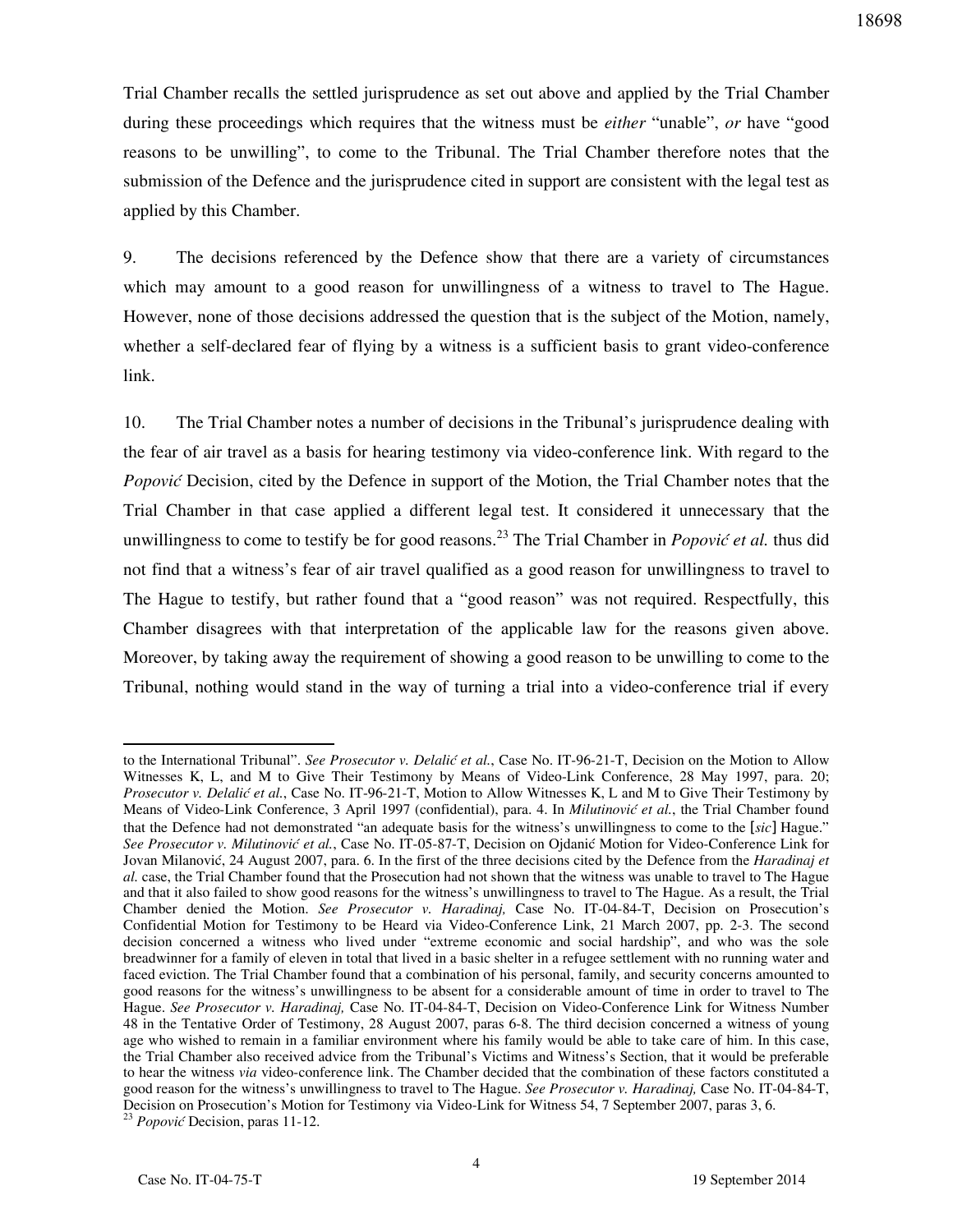witness would request testimony through video-conference link in order to avoid any inconvenience.

11. In *Stanišić and Simatović* the Prosecution submitted that a witness was "unable to travel due to certain complex health issues, one of which, namely high blood pressure, could be aggravated due to [the witness's] fear of flying; thus constituting a 'a reasonable justification' for the witness's unwillingness to travel."<sup>24</sup> The Trial Chamber found that the Prosecution had provided a doctor's report to support its claim that the witness did not feel capable of travelling to The Hague, and "[b]ased on the information before it, the Chamber consider[ed] that the medical condition and the personal circumstances of [the witness] support the application that the Witness is unable to travel to The Hague."<sup>25</sup> In this case, the Motion was not granted solely because of the fear of flying (i.e. the witness's personal circumstances) but in combination with the witness's medical situation, namely the risk of aggravating his high blood pressure.

12. In *Stakić* the Trial Chamber considered the Stakić Defence submission that a witness had stated that "he has a phobia to fly" and without further reasoning on the issue granted the request that the witness be permitted to testify *via* video-conference link.<sup>26</sup> The Chamber finds this decision not to be persuasive due to its lack of reasoning as to why a "phobia to fly" satisfied the requirement that the witness be unable or have good reasons to be unwilling to come to the Tribunal.

13. In *Orić*, the Trial Chamber granted a request for a witness to testify *via* video-conference link where that witness was unable to travel to The Hague due to a "diagnosed phobia of airplane travel".<sup>27</sup> In contrast to the present case, in support of its request, the Prosecution in *Orić* submitted a "Specialist's Report" stating that the witness "[c]laims that he cannot "travel long distance", especially not by airplane. He should testify but wishes to postpone it due to his fear of travel.  $[...]$ He has no other problems." The diagnosis was "Neurotic Disorder-phobic reactions per anamnesi".<sup>28</sup>

14. Having considered the jurisprudence of the Tribunal and the arguments of the parties, the Trial Chamber finds that a mere expression of a fear of flying, without any supporting medical or

<sup>&</sup>lt;sup>24</sup> Stanišić and Simatović Decision, para. 4.

<sup>25</sup> *Stanišić and Simatović* Decision, para. 12.

<sup>26</sup> *Prosecutor v. Stakić*, Case No. IT-97-24-T, Decision on the Defendant, Milomir Stakić's Motion for Testimony by Video Conference Link per Rule 71 bis, 6 February 2003 (confidential), p. i. The Trial Chamber notes that prior to 12 July 2007, testimony by video-conference link was governed by Rule 71 *bis* of the Rules.

<sup>&</sup>lt;sup>27</sup> *Prosecutor v. Orić*, Case No. IT-03-68-T, Decision on Prosecution Motion for the Testimony of Witnesses via Video-Conference Link, 2 November 2004, p. 2.

<sup>&</sup>lt;sup>28</sup> *Prosecutor v. Orić*, Case No. IT-03-68-T, Prosecution Motion for the Testimony of Witnesses via Video-Conference Link, 26 October 2004, Confidential Annex A.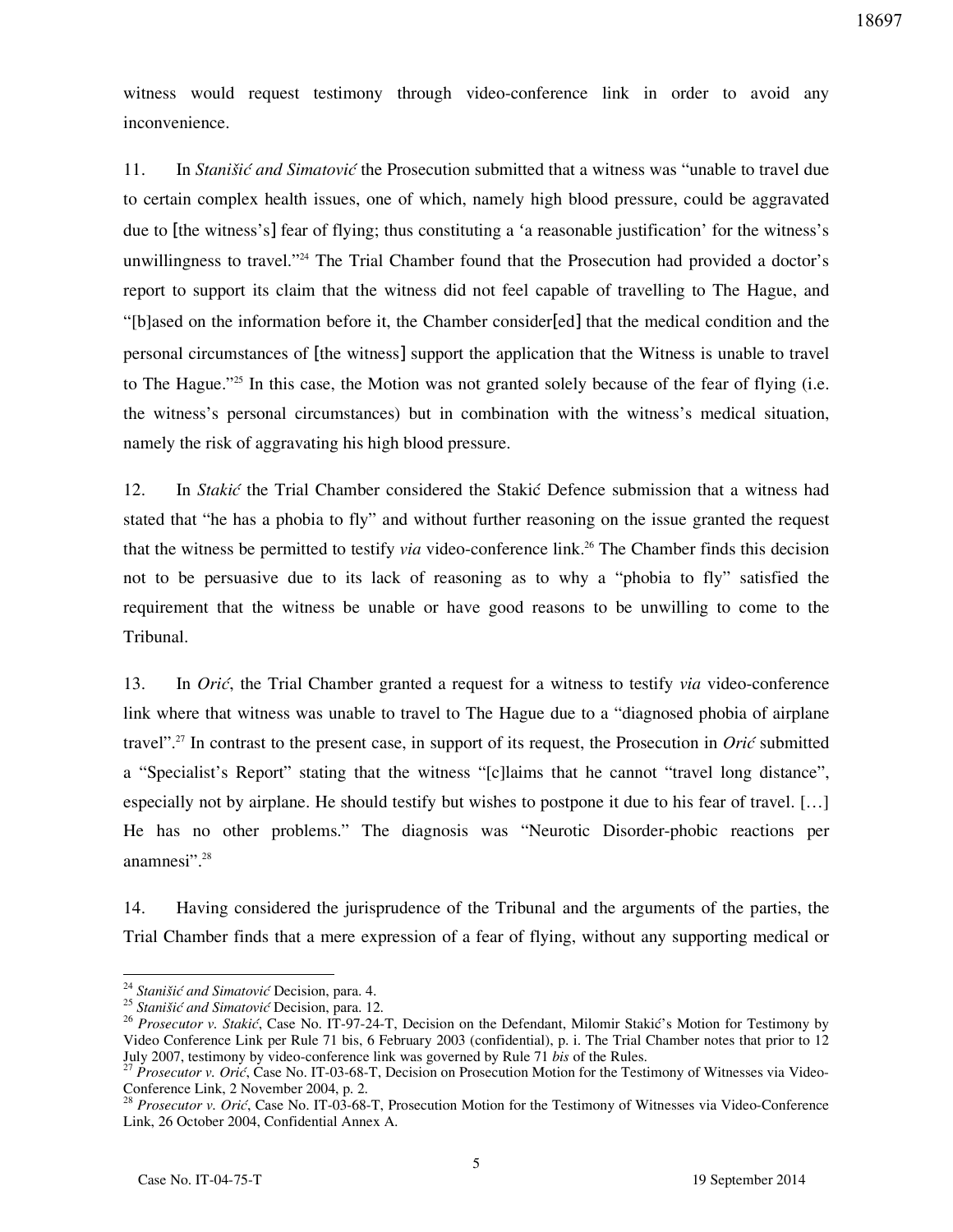psychiatric evidence, is not sufficient to meet the requirement that a witness is unable, or has good reasons to be unwilling, to come to the Tribunal.

15. As another reason for granting the video-conference link, the Defence submits that DGH-010 fears that sealed indictments issued against him by Croatia might be executed during his transit to The Hague. According to the Defence, DGH-010 had "heard through various media reports" that a "Defence witness in another case," Dragomir Pećanac, was arrested after a safe conduct order had been issued.<sup>29</sup> In that case, a safe conduct order was issued for Pećanac so that he could testify in the *Tolimir* case.<sup>30</sup> However, Pećanac refused to comply with a subpoena ordering him to appear before the Tribunal as a witness.<sup>31</sup> As a result of his refusal, an order in lieu of indictment was issued against him, pursuant to which he was arrested in Serbia where he resided.<sup>32</sup> He was thus not arrested while in transit. He was ultimately convicted for contempt of the Tribunal.<sup>33</sup> A safe conduct order cannot be used to shield a summoned witness against the legal consequences of his refusal to testify. The Trial Chamber thus finds that the arrest of Pećanac was under different circumstances and is not relevant to the present determination. Moreover, fear of arrest while traveling to The Hague is a matter more appropriately discussed in the context of a request for a safe conduct order rather than in an application for a video-conference link. In light of the foregoing, the Trial Chamber further finds that DGH-010's fear of arrest while in transit to the Tribunal does not constitute inability to travel or good reasons for an unwillingness to come to the Tribunal.

16. On the basis of the above, the Trial Chamber finds that the Defence has not fulfilled the first requirement of the legal test set out above, namely that the witness must be unable, or have good reasons to be unwilling, to come to the Tribunal, and it will not address the other two prongs of that test. It finds, therefore, that the Defence has failed to show that it would be in the interests of justice to grant the request for video-conference link.

<sup>&</sup>lt;sup>29</sup> Motion, para. 9.

<sup>&</sup>lt;sup>30</sup> In the Contempt Case of Dragomir Pećanac, Case No. IT-05-88/2-R77.2, Judgement on Allegations of Contempt, 9 December 2011 ("Pećanac Judgement"), para. 2.

<sup>&</sup>lt;sup>31</sup> Pećanac Judgement, paras 33-34, 38.

<sup>&</sup>lt;sup>32</sup> *Pećanac* Judgement, paras 1, 5. *See also, Prosecutor v. Zdravko Tolimir*, Case No. IT-05-88/2-T, Order to the Government of the Republic of Serbia Concerning Subpoena, confidential, 31 August 2011 (part of Exhibit C00001 in the Pećanac case).

<sup>&</sup>lt;sup>33</sup> Pećanac Judgement, para. 46.